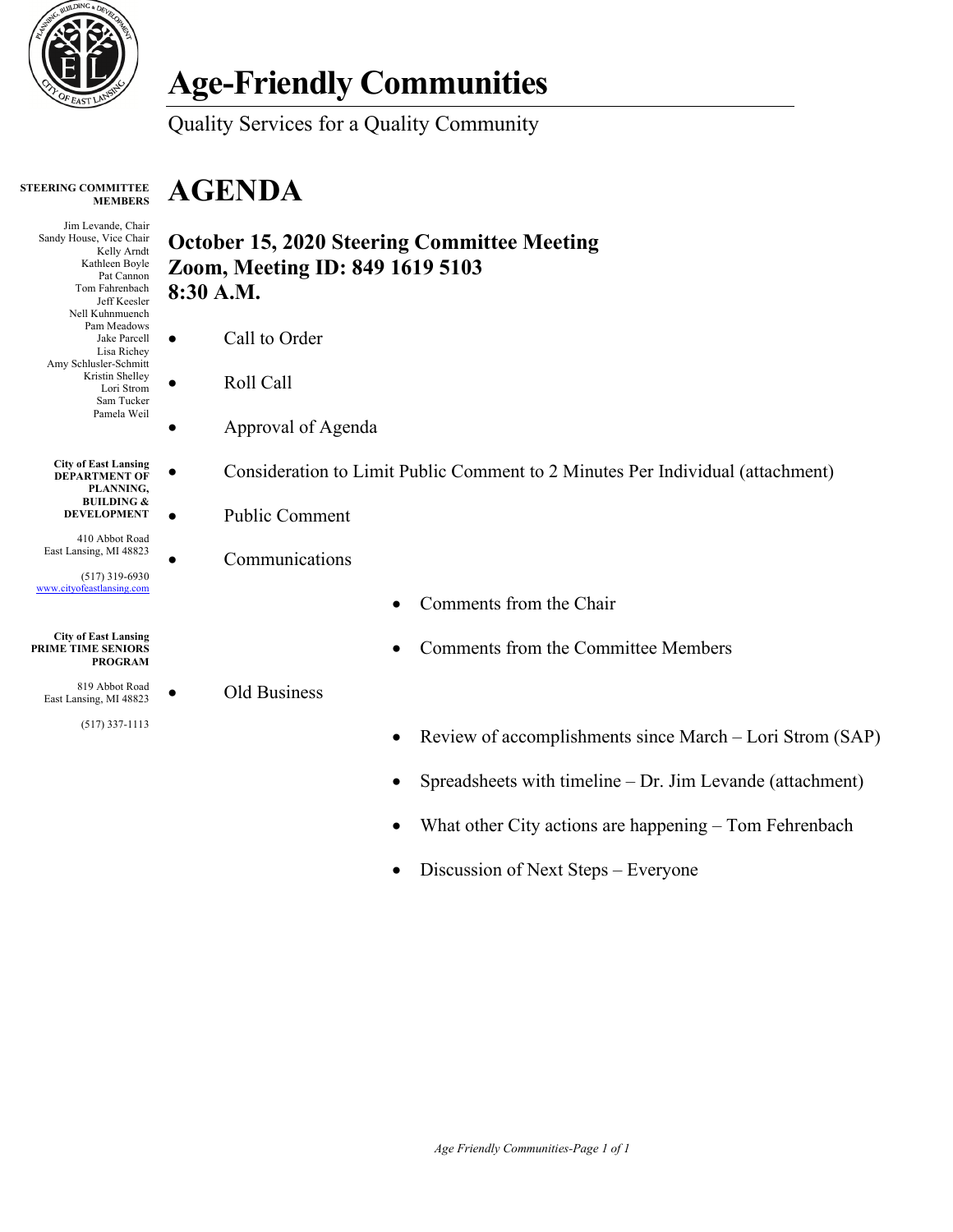**PLANNING, BUILDING & DEVELOPMENT**



Quality Services for a Quality Community

### **MEMORANDUM**

|                 | Due to the COVID-19 pandemic, the Downtown Management Bo.                          |
|-----------------|------------------------------------------------------------------------------------|
| <b>SUBJECT:</b> | <b>Consideration to Limit Public Comment to 2 Minutes Per</b><br><b>Individual</b> |
| DATE:           | <b>October 12, 2020</b>                                                            |
| <b>FROM:</b>    | <b>Prime Time Seniors Staff</b>                                                    |
| TO:             | <b>Age Friendly Communities Meeting</b>                                            |

**City of East Lansing PLANNING, BUILDING & DEVELOPMENT** 410 Abbot Road East Lansing, MI 48823

> (517) 319-6930 www.cityofeastlansing.com

Due to the COVID-19 pandemic, the Downtown Management Board is holding its meeting via the video conferencing platform Zoom. In correspondence with MCL 15.263(1), it is the recommendation of the City Attorney's Office that all City affiliated boards and commissions holding virtual meetings adopt a rule limiting public comment to 2 minutes per individual.